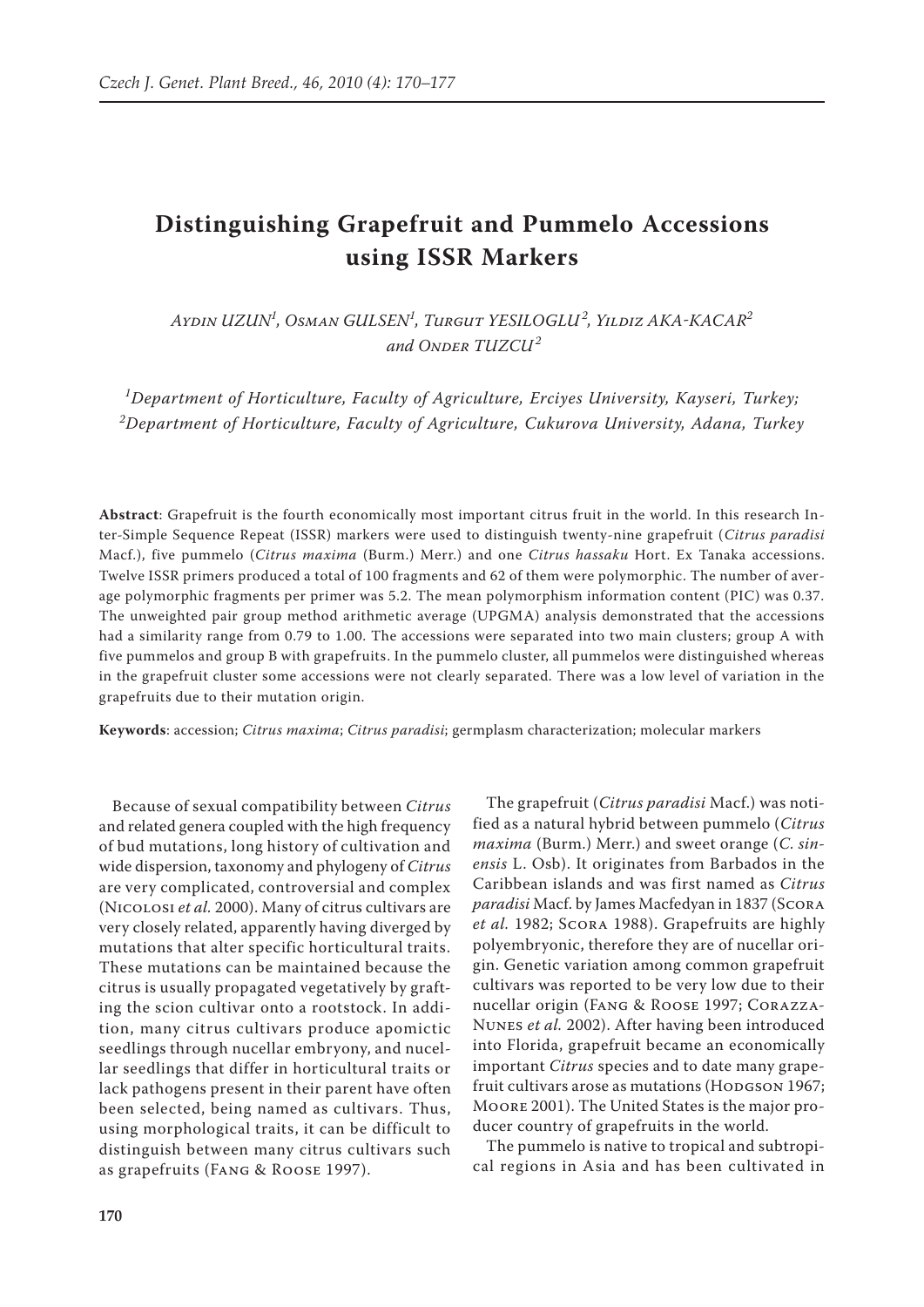China for over 2000 years (Corazza-Nunes *et al.* 2002; Yong *et al.* 2006). BARRETT and RHODES (1976) reported that pummelo was one of the three true citrus species and most of subsequent studies were in agreement with this statement (FEDERICI *et al.* 1998; Nicolosi *et al.* 2000; Barkley *et al.* 2006; Uzun *et al.* 2009a). Pummelo has played an important role as a parent of many citrus fruits, such as lemons, oranges and grapefruits. Molecular studies on pummelo genetic diversity are scarce. Randomly amplified polymorphic DNA (RAPD) (Corazza-Nunes *et al.* 2002) and simple sequence repeats (SSR) (Yong *et al.* 2006) markers have been used to determine pummelo genetic diversity. They demonstrated a considerable variation probably due to their zygotic origin.

Inter-Simple Sequence Repeat (ISSR) markers involve the amplification of DNA segments between two identical microsatellite repeat regions. ISSRs have high reproducibility possibly due to the use of longer primers (16–25-mers) as compared to RAPD primers (10-mers), which permits the subsequent use of high annealing temperature (45–60°C) leading to higher stringency. This technique overcomes most limitations such as low reproducibility and high cost (ZIETKIEWICZ et *al.* 1994; Pradeep Reddy *et al.* 2002). It is widely used by the research community in various fields of plant science such as breeding, germplasm conservation and genetic mapping (PRADEEP REDDY *et al.* 2002). ISSRs have been used to determine genetic diversity, characterization, phylogenetic relationships among the *Citrus* and related genera (Gulsen & Roose 2001; Shahsavar *et al.* 2007; Uzun *et al.* 2009b; Marak & Laskar 2010).

Genetic diversity of several *Citrus* species has been well evaluated, particularly of mandarins, but species with non-hybrid origin such as sweet oranges and grapefruits and with hybrid origin such as pummelos lag behind (Corazza-Nunes *et al.* 2002). The objective of this study was to estimate genetic polymorphism and relationships among grapefruit and pummelo accessions based on ISSR markers.

# **MATERIALS AND METHODS**

# **Plant materials**

Twenty-nine grapefruit, five pummelo and one *Citrus hassaku* accessions were used for this study (Table 1). Leaf samples of all accessions were obtained from the Tuzcu Citrus Collection, University of Cukurova, Adana, Turkey.

Table 1. *Citrus paradisi* and *C. maxima* accessions used in the study of germplasm characterization

| Species name                | Accession name      |
|-----------------------------|---------------------|
| C. paradisi Macf.           | Cocktail            |
| C. paradisi Macf.           | Pernambuco          |
| C. paradisi Macf.           | Mc Carty            |
| C. paradisi Macf.           | Grapefruit SRA 640  |
| C. paradisi Macf.           | Frost Marsh         |
| C. hassaku Hort ex Tanaka   | Citrus hassaku      |
| C. paradisi Macf.           | Sweetie SRA 602     |
| C. paradisi Macf.           | Oroblanco           |
| C. paradisi Macf.           | Davis Seedless      |
| C. paradisi Macf.           | Duncan              |
| C. paradisi Macf.           | Flame               |
| C. paradisi Macf.           | Foster B 6/5 28-12  |
| C. paradisi Macf.           | Foster B 6/5 28-16  |
| C. paradisi Macf.           | Foster B 6/5 29-16  |
| C. paradisi Macf.           | Henderson (Adana)   |
| C. paradisi Macf.           | Henderson SRA 336   |
| C. paradisi Macf.           | Little River        |
| C. paradisi Macf.           | Frost Marsh         |
| C. paradisi Macf.           | J BC 430 Marsh      |
| C. paradisi Macf.           | Marsh Seedless      |
| C. paradisi Macf.           | Ray Ruby (Adana)    |
| C. paradisi Macf.           | Redblush (3191 R,N) |
| C. paradisi Macf.           | Redblush            |
| C. paradisi Macf.           | Reed                |
| C. paradisi Macf.           | Rio Red (Adana)     |
| C. paradisi Macf.           | Ruby SRA 287        |
| C. paradisi Macf.           | Ruby SRA 286        |
| C. paradisi Macf.           | Shambar SRA 22      |
| C. paradisi Macf.           | Star Ruby (Adana)   |
| C. paradisi Macf.           | Whenny              |
| Citrus maxima (Burm.) Merr. | Pummelo Reinking    |
| Citrus maxima (Burm.) Merr. | Pummelo Pink        |
| Citrus maxima (Burm.) Merr. | Pummelo Kao Panne   |
| Citrus maxima (Burm.) Merr. | Pummelo Red         |
| Citrus maxima (Burm.) Merr. | Pummelo WN          |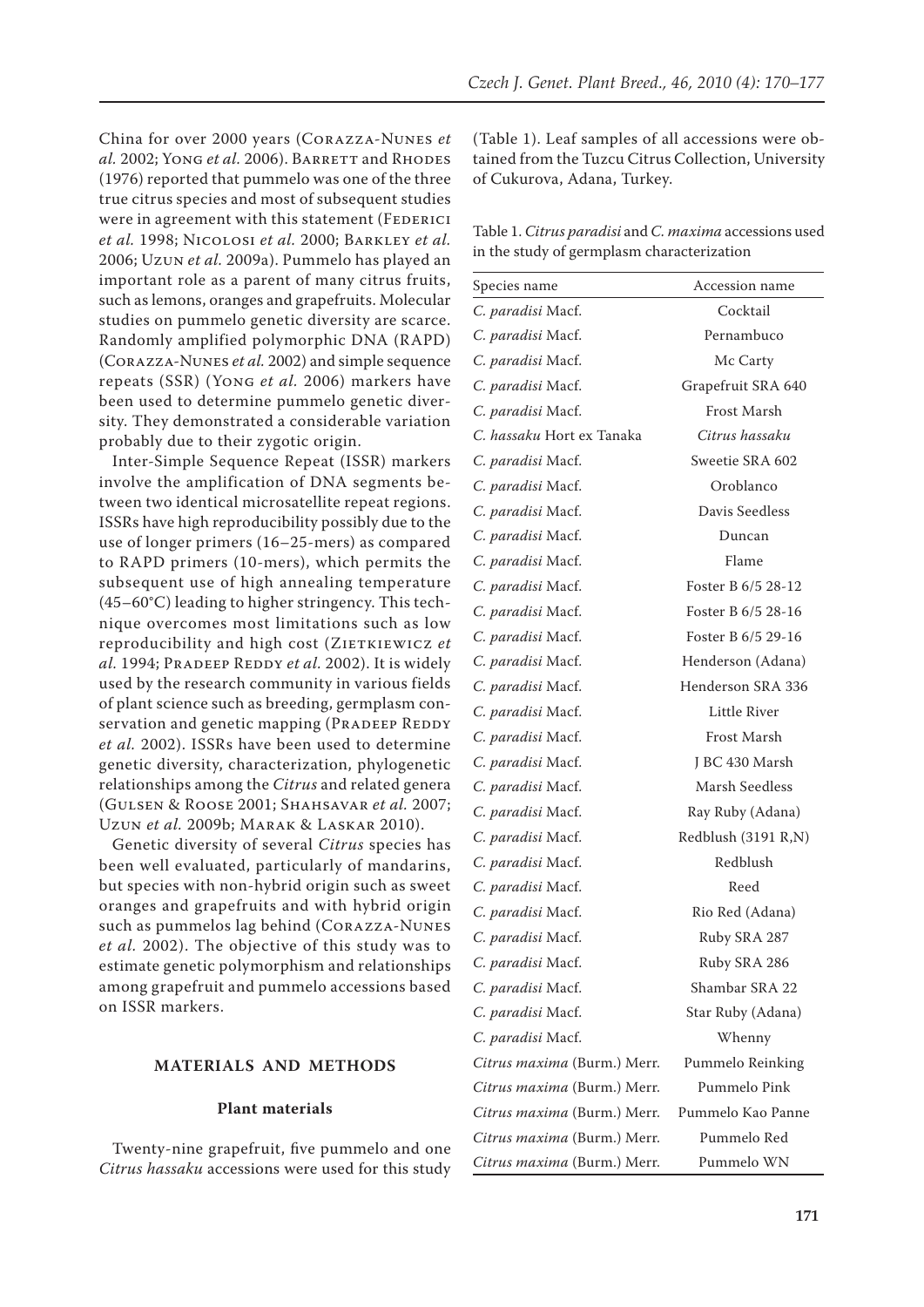## **DNA extraction and ISSR analysis**

Genomic DNA was extracted from young leaves by the CTAB method as described by DOYLE and Doyle (1990). DNA concentration was measured with a microplate spectrophotometer (BioTek Instruments, Inc., Vinooski, USA), and 10 ng/μl DNA templates were made using TE (10mM Tris-HCl, 0.1mM EDTA, pH 8.0). A total of 12 ISSR primers previously evaluated by Fang and Roose (1997) and Gulsen *et al.* (2010) were used for all clones (Table 2). PCR reaction components and PCR cycling parameters were performed as described by Uzun *et al*. (2009b). PCR products were separated on 2% agarose gel in 1× TBE buffer (89mM Tris, 89mM Boric acid, 2mM EDTA) at 115 V for 2.5–3 h. The fragment patterns were photographed under UV light for further analysis. A 100 bp standard DNA ladder (GeneRuler, Fermentas) was used for ISSR analysis as the molecular standard in order to confirm the appropriate markers.

#### **Data analysis**

Each band was scored as present (1) or absent (0) and data were analyzed with the Numerical Taxonomy

Multivariate Analysis System (NTSYS-pc version 2.1) software package (ROHLF 2000). A similarity matrix was constructed based on Dice's coefficient (Dice 1945) which considers only one to one matches between two taxa for similarity. The similarity matrix was used to construct a dendrogram using the unweighted pair group method arithmetic average (UPGMA) to determine genetic relationships among the germplasm studied. The representativeness of dendrograms was evaluated by estimating cophenetic correlation for the dendrogram and comparing it with the similarity matrix, using Mantel's matrix correspondence test (MANTEL 1967). The result of this test is a cophenetic correlation coefficient, *r*, indicating how well the dendrogram represents similarity data. Polymorphism information content (PIC) values were calculated according to Smith *et al.* (1997), using the algorithm for all primer combinations as follows:

$$
\text{PIC} = 1 - \sum f_i^2
$$

where:

 $f_i^2$  – frequency of the  $i^{\text{th}}$  allele

PIC provides an estimate of the discriminatory power of a locus by taking into account not only the number of alleles that are expressed but also

Table 2. Results on ISSR primers used in *Citrus paradisi* and *C. maxima*

| <b>ISSR</b> Primers    | Fragment No.   |                | Polymorphism |            |
|------------------------|----------------|----------------|--------------|------------|
|                        | total          | polymorphic    | range (%)    | $\rm{PIC}$ |
| $BDB(CA)_{7}C$         | 7              | $\overline{4}$ | 57           | 0.38       |
| $(CAC)_{6}$            | 5              | $\mathbf{2}$   | 40           | 0.06       |
| $DBDA(CA)_{7}$         | 7              | 5              | 71           | 0.50       |
| $(GA)_{8}YG$           | 14             | 9              | 64           | 0.45       |
| $(GAA)_{6}$            | 9              | 6              | 67           | 0.37       |
| (GACA) <sub>4</sub>    | 7              | $\overline{4}$ | 57           | 0.49       |
| $(GT)_{8}YA$           | 7              | 5              | $71\,$       | 0.29       |
| HVH(CA) <sub>7</sub> T | $\overline{4}$ | 2              | 50           | 0.33       |
| $HVH(TCC)_{7}$         | $13\,$         | 6              | 46           | 0.31       |
| $(TAA)_{8}$            | 9              | 7              | 78           | 0.53       |
| $(TCC)_{5}RY$          | 10             | 7              | $70\,$       | 0.44       |
| $VHV(GT)_{8}G$         | $\,8\,$        | $\overline{5}$ | 63           | 0.34       |
| Mean                   | 8.3            | 5.2            | 62           | 0.37       |
| Total                  | 100            | 62             |              |            |

PIC – Polymorphism information content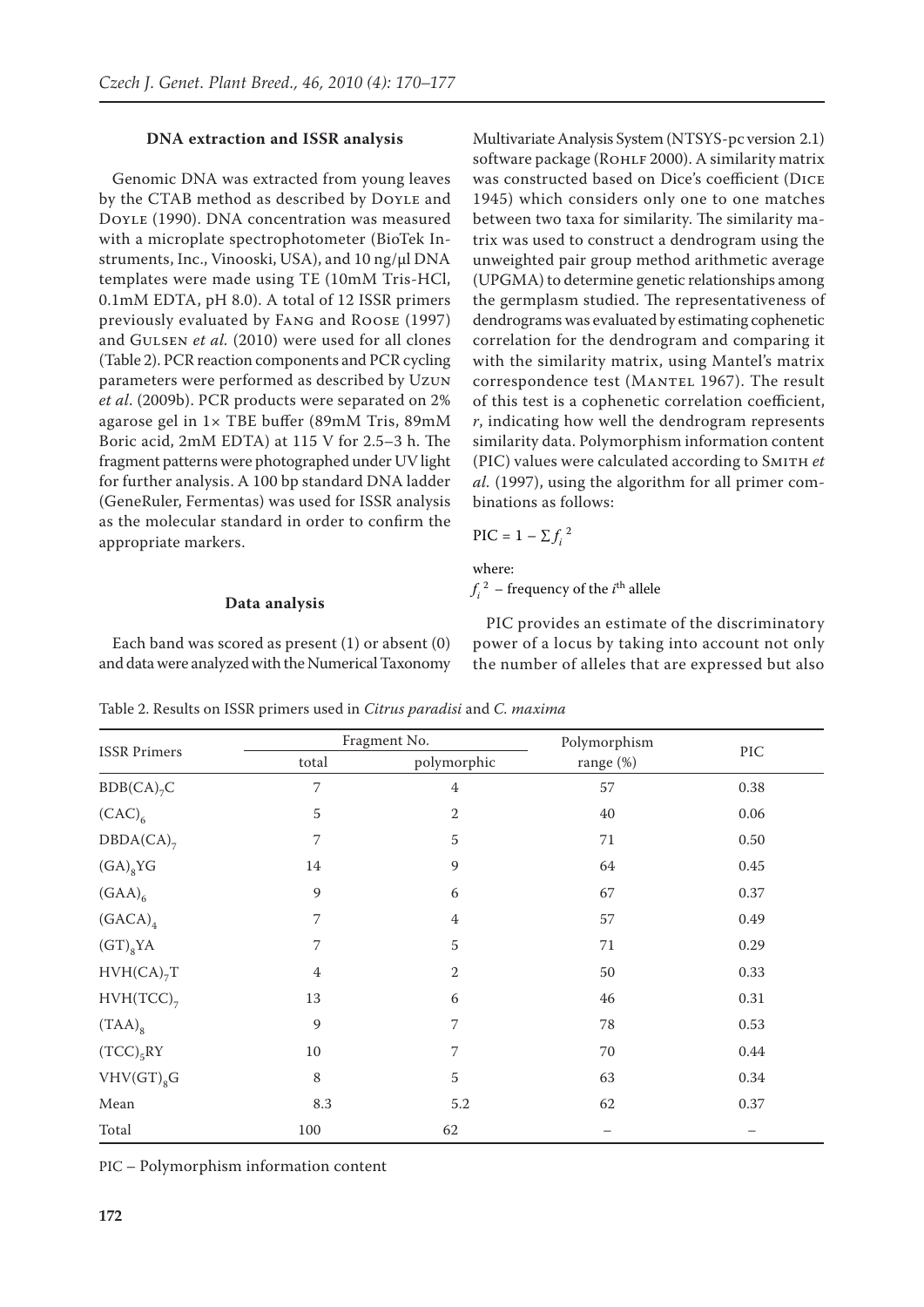the relative frequencies of those alleles (SMITH *et al.* 1997). PIC values range from 0 (monomorphic) to 1 (very highly discriminative, with many alleles in equal frequencies). The principal components analysis (PCA) of the original binary data matrix was also performed using NTSYS-pc version 2.1.

## **RESULTS AND DISCUSSION**

# **ISSR amplification**

A total of 12 ISSR primers were screened and a total of 100 bands with high intensity were scored. The number of bands scored per primer combination ranged from  $4$  (HVH(CA)<sub>7</sub>T) to  $14$  (GA)<sub>8</sub>YG), with a mean of 8.3. The polymorphic fragment number varied between 2  $(HVH(CA)_{7}T;(CAC)_{6})$ 

and 9  $(GA)_{8}YG$ , with a mean of 5.2, 62 in total. Corazza-Nunes *et al.* (2002) obtained 4.6 polymorphic fragments per primer for grapefruit and pummelos according to their RAPD data. On the other hand, they found lover polymorphism (49%) than was found in our study. The PIC values for the 12 primers ranged from 0.06  $(CAC)_{6}$ to 0.53 (TAA)<sub>8</sub>, with an average of 0.37 in our study (Table 2).

#### **Analysis of genetic relationships**

A similarity matrix was calculated using ISSR data according to Dice's coefficient (Dice 1945). Similarity dendrogram was constructed using the UPGMA cluster analysis (Figure 1). Cophenetic correlation between ultrametric similarities of tree and similarity matrix was found to be high



Figure 1. Dendrogram of 35 accessions of pummelo and grapefruit based on the ISSR markers using the UPGMA method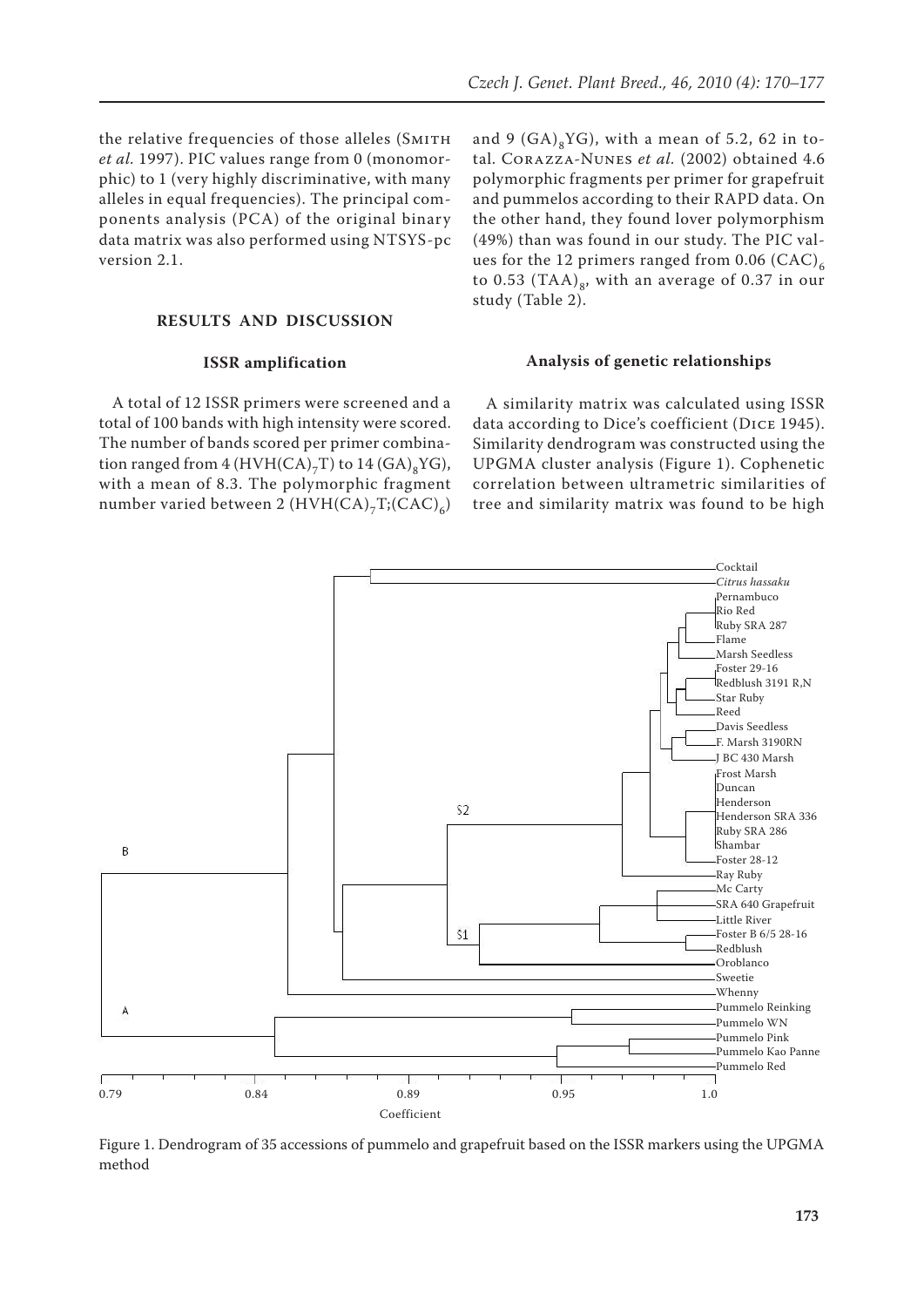$(r = 0.95, P < 0.01)$ , suggesting that the cluster analysis strongly represents the similarity matrix. The accessions studied had similarity values ranging from 0.79 to 1.00. Pummelo and grapefruit groups were separated clearly (Group A and B). Group A consisted of 5 pummelos with a similarity value of 0.79 to grapefruits. All pummelos were distinguished clearly from each other. Yong *et al.* (2006) also distinguished pummelo accessions using SSR markers. Genetic similarities of pummelos used in our study were equal or higher than 0.85. Corazza-Nunes *et al.* (2002) found a similarity level of three pummelos ~0.90 based on RAPD and SSR data. This report was consistent with our results. Pink, Kao Panne and Red pummelos nested in the same subcluster whereas Reinking and Pummelo WN were included in another subcluster.

Group B included all grapefruits and grapefruit or pummelo hybrids. Similarity values in this group were between 0.85 and 1.00. Whenny was separated clearly from the others with the similarity level of 0.85. It is notified that Whenny originated as a chance seedling in Australia and under heat-deficient climatic conditions in Australia and New Zealand it is a summer-maturing variety. While the fruit is grapefruit-like in most respects, the monoembryonic nature of seeds and some of the other characters suggest that it is probably a pummelo hybrid (HODGSON 1967). Citrus hassaku and Cocktail nested in the same subcluster and were separated from the other grapefruits at the similarity level of 0.87. *C. hassaku* was reported as an independent species (*Citrus hassaku* Hort. Ex Tanaka) and originated as a chance seedling in Japan and its characteristics strongly suggest the pummelo-mandarin parentage with pummelo predominant (HODGSON 1967). At the same time Kahn *et al.* (2001) reported that *C. hassaku* was a pummelo hybrid. In the dendrogram this species was distinguished from pummelos and grapefruits. It is assumed that Cocktail is a hybrid between Frua mandarin and low acidity pummelo (Kahn *et al.* 2001). According to our ISSR data Cocktail



Figure 2. Two-dimensional plot of the principal components analysis of ISSR data includes grapefruits and pummelos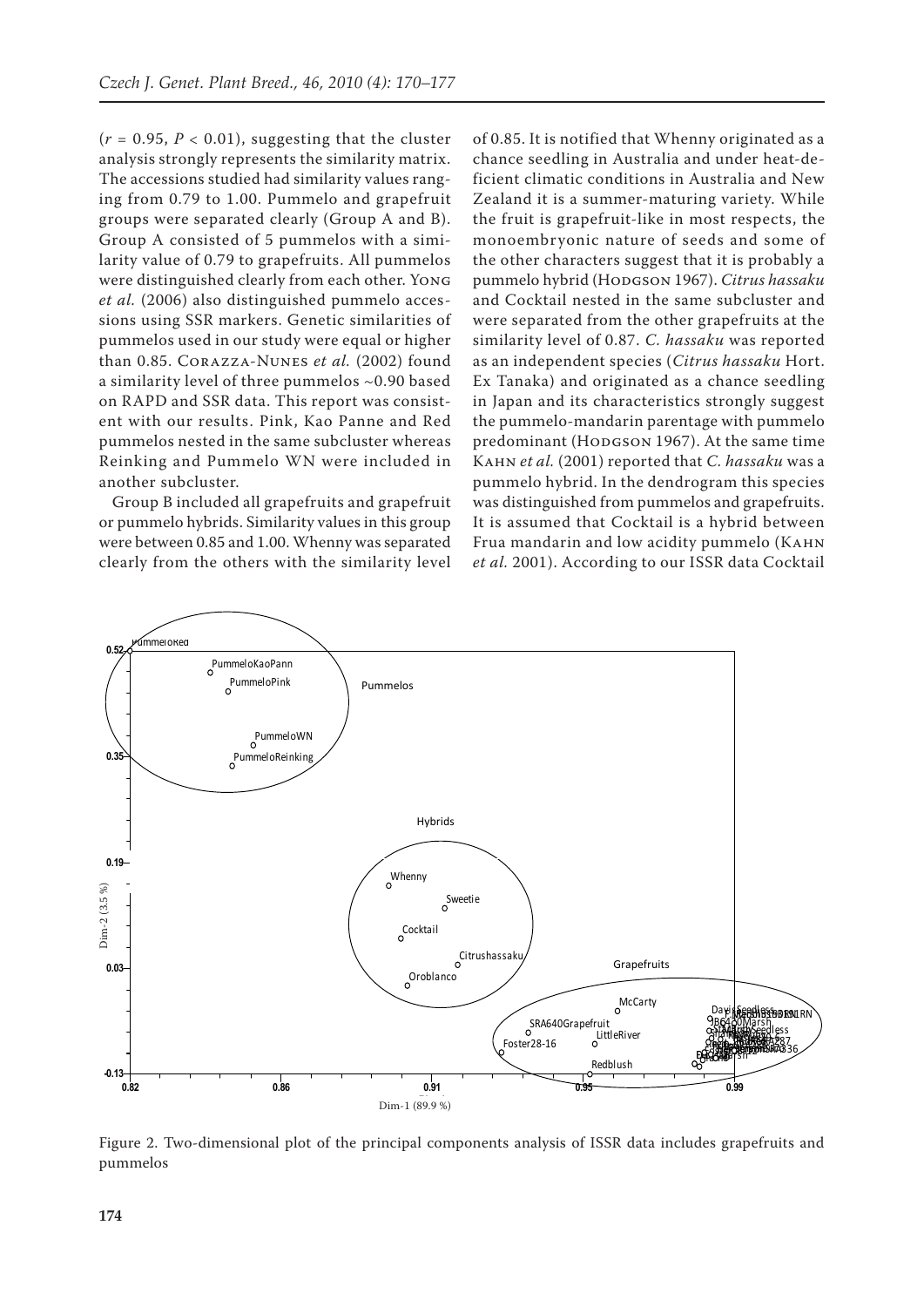is different from the other grapefruits, and was probably derived as a hybrid of pummelo. On the other hand, Sweetie was found to be distinct from the true grapefruits. Sweetie was reported as a synonym of Oroblanco (COTTIN 2002). Concordantly with this report Sweetie was clustered as closely related with Oroblanco in our study.

The rest of grapefruits were divided into two subgroups at a similarity level of  $\sim$ 0.91. The first subgroup (S1) included Oroblanco, Redblush, Foster 28-16, Little River, SRA 640 Grapefruit and McCarty. In this subgroup, Oroblanco was the most distinct accession. On the other hand, Oroblanco was clustered with grapefruits in a previous study (Yong *et al.* 2006). This accession was reported as a hybrid between acidless pummelo and grapefruit (Kahn *et al.* 2001). The rest of 20 grapefruits nested in the other subgroup (S2). In this subgroup the similarity value varied between 0.98 and 1.00. Two Henderson, Frost Marsh, Duncan, Ruby SRA 286 and Shambar grapefruits were genetically identical. On the other hand, Pernambuco, Rio Red and Ruby SRA 286 showed complete genetic similarity. Based on our results it can be concluded that mutations play an important role in the origin of grapefruits. Cultivars with distinct morphological characters (pigmented or yellow flesh colour, seedy and seedless fruits) such as Henderson, Ruby, Duncan showed complete genetic similarity. This result supports previous research (Corazza-Nunes *et al.* 2002).

The principal components analysis (PCA) was performed for better visualisation of relations among the accessions studied. The classical principal components analysis (PCA) is likely an example of dimensionality reduction. Therefore it is important that the required information is strongly related to the variance in the data (Scholz & Selbig 2006). The PCA revealed some aspects of interrelations among the studied materials that were not discernable by the cluster analysis (Marak & Laskar 2010). The results of PCA are demonstrated in Figure 2. PCA-1 and PCA-2 represented 89.9% and 3.5% of the variation in the binary data matrix, respectively. It implies that 93.4% of the total variation in the original dimensions could be represented by just two dimensions defined by the first two PCs. Two-dimensional dispersion showed that five pummelos were distinguished and nested clearly apart from grapefruits. Accessions that are of hybrid origin such as Whenny, Cocktail, Oroblanco, Sweetie, and *C. hassaku* were between pummelos and grapefruits on the dispersion graphic. Most grapefruits constituted an intensive group due to their low genetic variation concordantly with the dendrogram.

Yong *et al.* (2006) concluded that pummelos were monoembryonic and that there was a high level of polymorphism in the pummelos. All pummelos used in this study were clearly separated and they might be of zygotic origin. The low level of polymorphism found in most grapefruits in our study was reported previously in various studies. BARRETT and RHODES (1976) speculated that within the group variation in orange, lemon, grapefruit and sour orange originated from a single tree. Fang and Roose (1997) found a very low polymorphism in grapefruits based on ISSR data and stated that all grapefruits were derived from the same ancestral tree by mutation. There was no variation in grapefruits in previous studies based on isozyme (Roose 1988) and SSR (Luro *et al.* 2000) data. In a study of 23 grapefruits Corazza-Nunes *et al.* (2002) detected a similarity level ranging from 0.98 to 1.00, agreeing with our results.

Grapefruits, despite considerable variation in morphological characters such as rind and flesh colour or fruit size, were genetically nearly identical. Contrasting with this diversity of agronomic traits, very low genetic variability was also found in cultivated citrus by use of molecular markers (BRETO *et al.* 2001). LURO *et al.* (2000) reported that the microsatellites could not distinguish mutation-derived species such as sweet and sour orange. GULSEN and ROOSE (2001) found similar results in lemons (*C. limon*) based on isozyme, SSR, and ISSR data. Molecular markers are powerful tools for elucidating genetic diversity, determining parentage, and revealing phylogenetic relationships among various *Citrus* species. However, accessions arising from spontaneous mutation are often difficult to distinguish as discussed by Barkley *et al.* (2006). In the present study, we distinguished some grapefruit accessions with ISSR markers. So this marker system might be useful to detect cultivars obtained by mutation. Similar results were obtained in lemons derived from clonal selections and in four of 12 lemon accessions distinguished using ISSR markers (Uzun *et al.* 2009b). Based on our results, it can be concluded that variations in the agronomical characters are mainly due to mutations in grapefruits.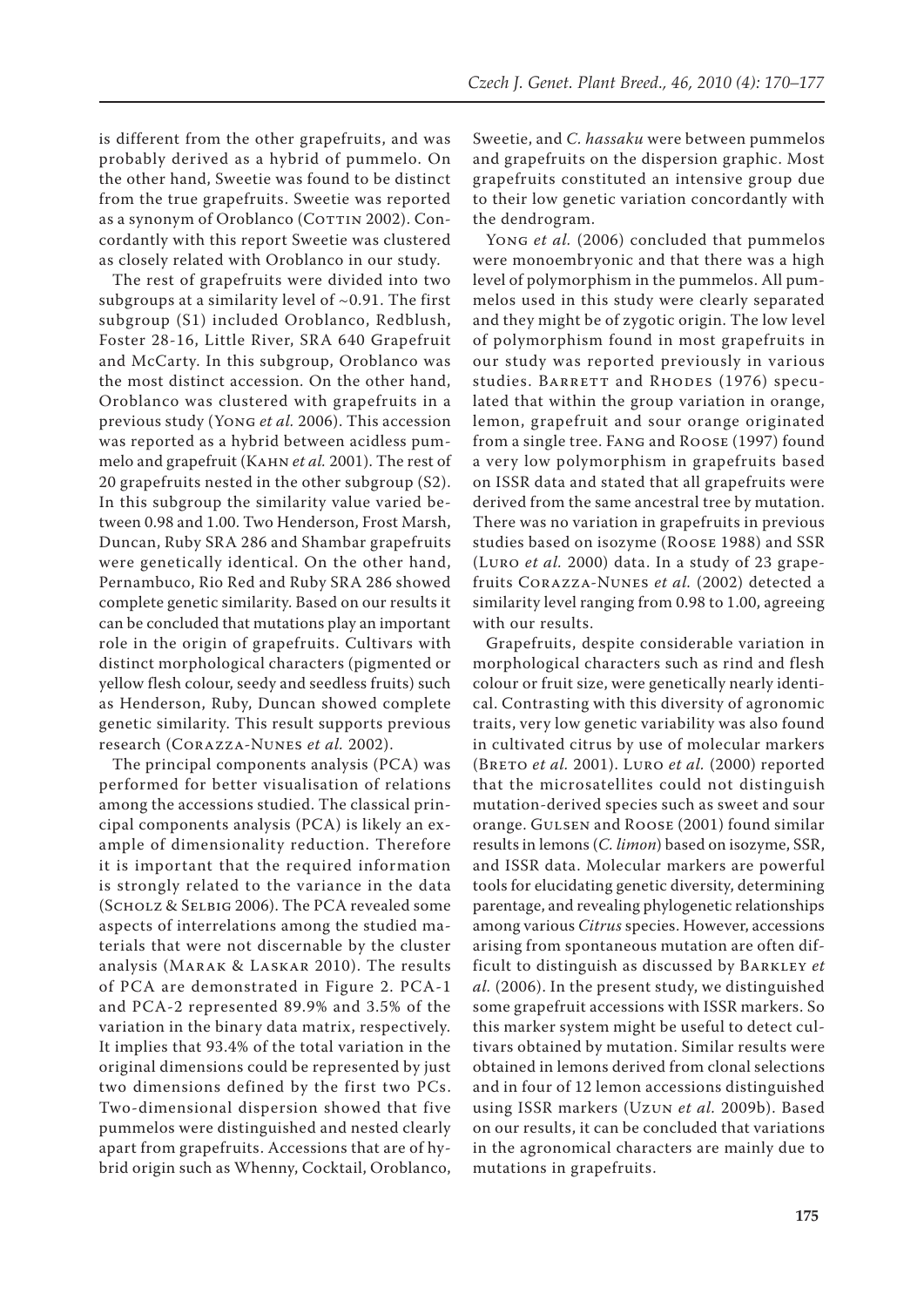### **R e f e r e n c e s**

- Barkley N.A., Roose M.L., Krueger R.R., Federici C.T. (2006): Assessing genetic diversity and population structure in a citrus germplasm collection utilizing simple sequence repeat markers (SSRs). Theoretical and Applied Genetics, **112**: 1519–1531.
- BARRETT H.C., RHODES A.M. (1976): A numerical taxonomic study of affinity relationships in cultivated *Citrus* and its close relatives. Systematic Botany, **1**: 105–136.
- Breto M.P., Ruiz C., Pina J.A., Asins M.J. (2001): The diversification of *Citrus clementina* Hort. Ex Tan., a vegetatively propagated crop species. Molecular Phylogenetics and Evolution, **21**: 285–293.
- Corazza-Nunes M.J., Machado M.A., Nunes W.M.C., Cristofani M., Targon M.L.P.N. (2002): Assessment of genetic variability in grapefruits (*Citrus paradisi* Macf.) and pummelos (*C. maxima* Burm. Merr.) using RAPD and SSR markers. Euphytica, **126**: 169–176.
- COTTIN R. (2002): *Citrus* of the World. A Citrus Directory. Version 2. SRA INRA CIRAD, San Giuliano.
- Dice L.R. (1945): Measures of the amount of ecologic association between species. Ecology, **26**: 297–302.
- Doyle J.J., Doyle J.L. (1990): Isolation of plant DNA from fresh tissue. Focus, **12**: 13–15.
- Fang D.Q., Roose M.L. (1997): Identification of closely related *Citrus* cultivars with inter-simple sequence repeat markers. Theoretical and Applied Genetics, **95**: 408–417.
- Federici C.T., Fang D.Q., Scora R.W., Roose M.L. (1998): Phylogenetic relationships within the genus *Citrus* (*Rutaceae*) and related genera as revealed by RFLP and RAPD analysis. Theoretical and Applied Genetics, **96**: 812–822.
- Gulsen O., Roose M.L. (2001): Lemons: diversity and relationships with selected *Citrus* genotypes as measured with nuclear genome markers. Journal of American Society for Horticultural Science, **126**: 309–317.
- Gulsen O., Uzun A., Canan I., Seday U., Canihos E. (2010): A new *Citrus* linkage map based on SRAP, SSR, ISSR, POGP, RGA and RAPD markers. Euphytica, **173**: 265–277.
- HODGSON R.W. (1967): Horticultural varieties of citrus. In: Reuther W., Webber H.J., Batchelor L.D. (eds): The Citrus Industry. Vol. 1. University of California Press, Berkeley, 431–591.
- Kahn T.L., Krueger R.R., Gumpf D.J., Roose M.L., Arpaia M.L., Batkin T.A., Bash J.A., Bier O.J., Clegg M.T., Cockerham S.T. *et al.* (2001): *Citrus*

genetic resources in California: Analysis and recommendations for long-term conservation. Report No. 22. University of California Division of Agriculture and Natural Resources, Genetic Resources Conservation Program, Davis CA, USA.

- Luro F., Rist D., Ollitrault P. (2000): Sequence tagged microsatellites polymorphism: an alternative tool for cultivar identification and evaluation of genetic relationships in *Citrus*. In: Proc. 9<sup>th</sup> Int. Citrus Congress. Florida, 170–171.
- Mantel N. (1967): The detection of disease clustering and a generalized regression approach. Cancer Research, **27**: 209–220.
- Marak C.K., Laskar M.A. (2010): Analysis of phenetic relationship between *Citrus indica* Tanaka and a few commercially important citrus species by ISSR markers. Scientia Horticulturae, **124**: 345–348.
- Moore G.A. (2001): Oranges and lemons: Clues to the taxonomy of *Citrus* from molecular markers. Trends in Genetics, **17**: 536–540.
- Nicolosi E., Deng Z.N., Gentile A., La Malfa S., Continella G., Tribulato E. (2000): *Citrus* phylogeny and genetic origin of important species as investigated by molecular markers. Theoretical and Applied Genetics, **100**: 1155–1166.
- PRADEEP REDDY M., SARLA N., SIDDIQ E.A. (2002): Inter simple sequence repeat (ISSR) polymorphism and its application in plant breeding. Euphytica, **128**:  $9 - 17.$
- ROHLF F.J. (2000): NTSYS-pc, Numerical Taxonomy and Multivariate Analysis System. Version 2.11. New York, Exeter, Setauket.
- Roose M.L. (1988): Isozymes and DNA restriction fragment length polymorphisms in *Citrus* breeding and systematics. In: GOREN R., MENDEL K. (eds): Proc. 6th Int. Citrus Congres. Margraf Scientific Books, Weikersheim, 155–165.
- SCHOLZ M., SELBIG J. (2006): Visualization and analysis of molecular data. In: Weckwerth W. (ed): Metabolomics: Methods and Protocols. Methods in Molecular Biology, Vol. 358, Humana Press, New York, 87–104.
- Scora R.W., Kumamoto J., Soost R.K., Nauer E.M. (1982): Contribution to the origin of the Grapefruit, *Citrus paradisi* (*Rutaceae*). Systematic Botany, **7**: 170–177.
- Scora R.W. (1988): Biochemistry, taxonomy and evolution of modern cultivated *Citrus*. In: Goren R.K. MENDEL K. (eds): Proc. 6<sup>th</sup> Int. Citrus Congress. Margraf Scientific Books, Weikersheim, 277–289.
- Shahsavar A.R., Izadpanah K., Tafazoli E., Tabatabaei B.E.S. (2007): Characterization of *Citrus* germplasm including unknown variants by inter-simple